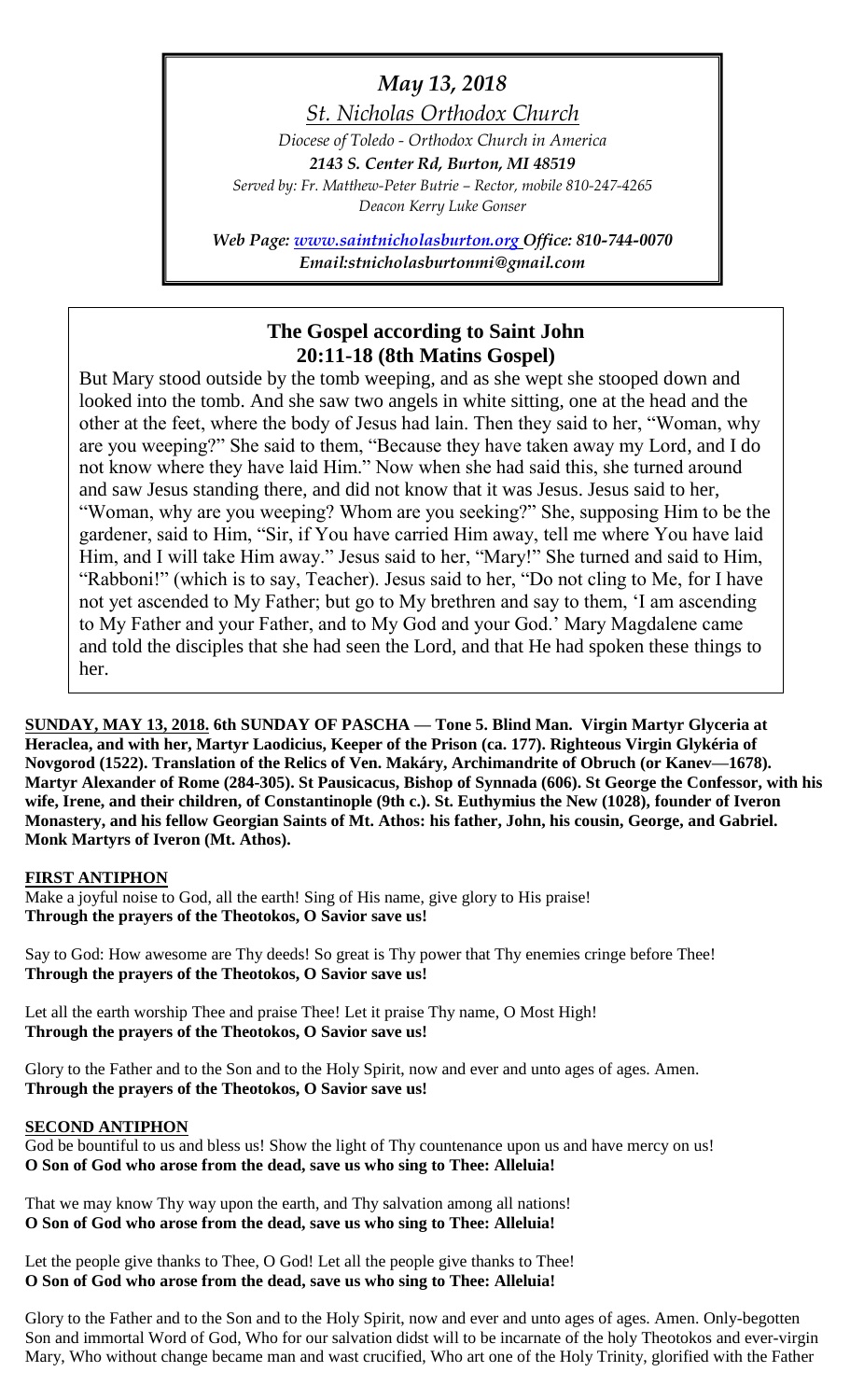and the Holy Spirit: O Christ our God, trampling down death by death, save us!

### **THIRD ANTIPHON**

Let God arise, let His enemies be scattered; let those who hate Him flee from before His face. **Troparion:** Christ is risen from the dead...

As smoke vanishes so let them vanish; as wax melts before the fire. **Troparion:** Christ is risen from the dead…

So the sinners will perish before the face of God; but let the righteous be glad. **Troparion:** Christ is risen from the dead...

This is the day which the Lord has made! Let us rejoice and be glad in it! **Troparion:** Christ is risen from the dead...

#### **TROPARIA**

**(Tone 5)** Let us, the faithful, praise and worship the Word, / co-eternal with the Father and the Spirit, / born for our salvation from the Virgin; / for He willed to be lifted up on the Cross in the flesh, / to endure death, / and to raise the dead // by His glorious Resurrection.

**(Tone 4)** In truth you were revealed to your flock as a rule of faith, a model of meekness, and teacher of abstinence, so you won the heights by humility, and riches by poverty, O Holy Father Nicholas, intercede with Christ God to save our souls.

### **KONTAKION**

**(Tone 8)** Thou didst descend into the tomb, O Immortal; Thou didst destroy the power of Death. In victory didst Thou arise, O Christ God, proclaiming Rejoice!" to the myrrhbearing women, granting peace to Thy apostles, and bestowing resurrection on the fallen.

#### *The Prokeimenon in the Eighth Tone:* **Pray and make your vows / before the Lord our God!** *v.* **In Judah God is known; His name is great in Israel.**

**THE READING FROM THE ACTS OF THE HOLY APOSTLES (16:16-34)** *In those days,* as we were going to the place of prayer, we were met by a slave girl who had a spirit of divination and brought her owners much gain by soothsaying. She followed Paul and us, crying, "These men are servants of the Most High God, who proclaim to you the way of salvation." And this she did for many days. But Paul was annoyed, and turned and said to the spirit, "I charge you in the name of Jesus Christ to come out of her." And it came out that very hour. But when her owners saw that their hope of gain was gone, they seized Paul and Silas and dragged them into the market place before the rulers; and when they had brought them to the magistrates they said, "These men are Jews and they are disturbing our city. They advocate customs which it is not lawful for us Romans to accept or practice." The crowd joined in attacking them; and the magistrates tore the garments off them and gave orders to beat them with rods. And when they had inflicted many blows upon them, they threw them into prison, charging the jailer to keep them safely. Having received this charge, he put them into the inner prison and fastened their feet in the stocks. But about midnight Paul and Silas were praying and singing hymns to God, and the prisoners were listening to them, and suddenly there was a great earthquake, so that the foundations of the prison were shaken; and immediately all the doors were opened and every one's fetters were unfastened. When the jailer woke and saw that the prison doors were open, he drew his sword and was about to kill himself, supposing that the prisoners had escaped. But Paul cried with a loud voice, "Do not harm yourself, for we are all here." And he called for lights and rushed in, and trembling with fear he fell down before Paul and Silas, and brought them out and said, "Men, what must I do to be saved?" And they said, "Believe in the Lord Jesus, and you will be saved, you and your household." And they spoke the word of the Lord to him and to all that were in his house. And he took them the same hour of the night, and washed their wounds, and he was baptized at once, with all his family. Then he brought them up into his house, and set food before them; and he rejoiced with all his household that he had believed in God.

#### *Alleluia, Tone 8*

*v.* **Look upon me and have mercy on me!**

*v.* **Direct my steps according to Thy word!**

### **THE HOLY GOSPEL ACCORDING TO JOHN (9:1-38)**

At that time, as Jesus passed by, he saw a man blind from his birth. And his disciples asked him, "Rabbi, who sinned, this man or his parents, that he was born blind?" Jesus answered, "It was not that this man sinned, or his parents, but that the works of God might be made manifest in him. We must work the works of him who sent me, while it is day; night comes, when no one can work. As long as I am in the world, I am the light of the world." As he said this, he spat on the ground and made clay of the spittle and anointed the man's eyes with the clay, saying to him, "Go, wash in the pool of Siloam" (which means Sent). So he went and washed and came back seeing. The neighbors and those who had seen him before as a beggar, said, "Is not this the man who used to sit and beg?" Some said, "It is he"; others said, "No, but he is like him." He said, "I am the man." They said to him, "Then how were your eyes opened?" He answered, "The man called Jesus made clay and anointed my eyes and said to me, 'Go to Siloam and wash'; so I went and washed and received my sight." They said to him, "Where is he?" He said, "I do not know." They brought to the Pharisees the man who had formerly been blind. Now it was a sabbath day when Jesus made the clay and opened his eyes. The Pharisees again asked him how he had received his sight. And he said to them, "He put clay on my eyes, and I washed, and I see." Some of the Pharisees said, "This man is not from God, for he does not keep the sabbath." But others said, "How can a man who is a sinner do such signs?" There was a division among them. So they again said to the blind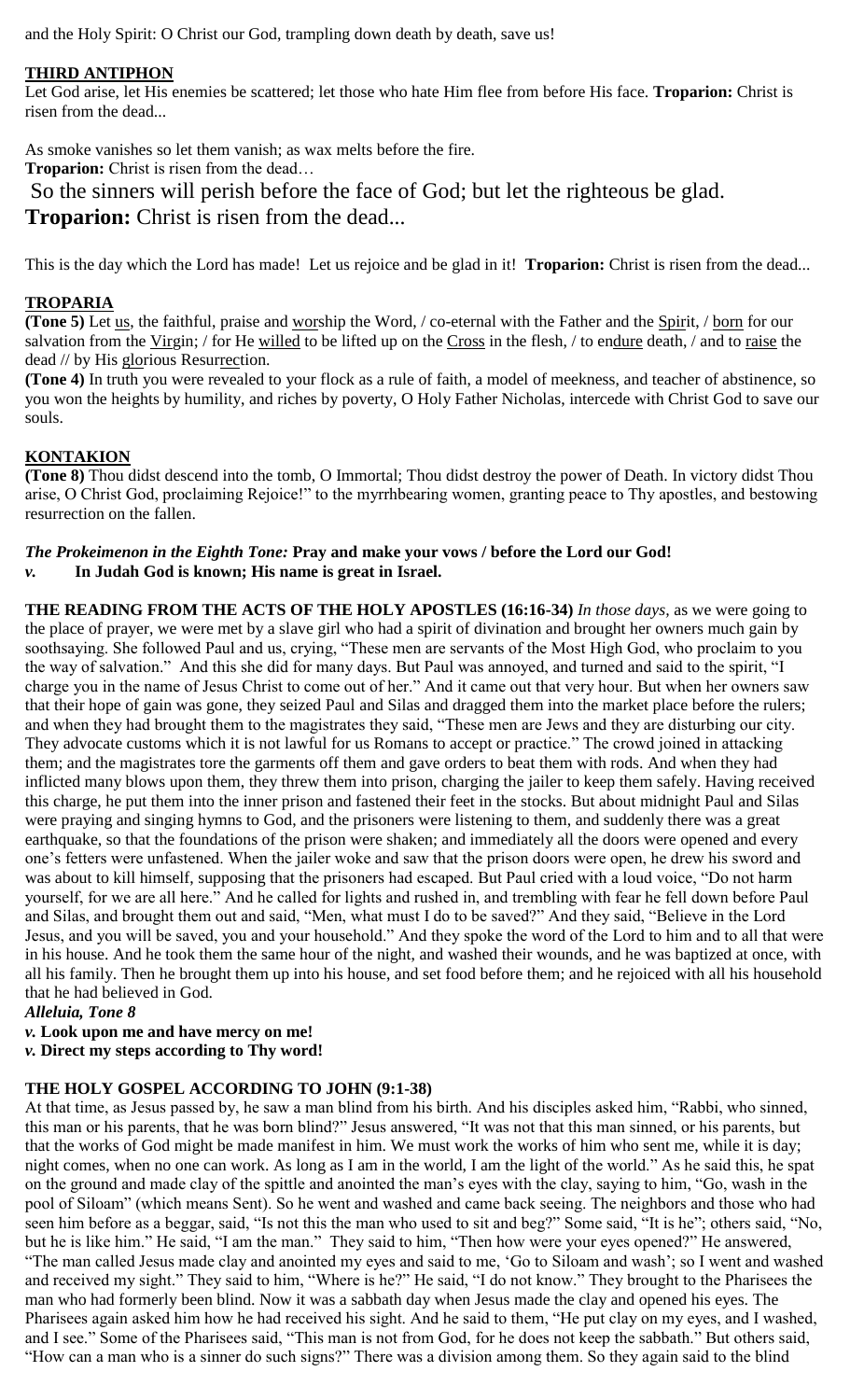man, "What do you say about him, since he has opened your eyes?" He said, "He is a prophet." The Jews did not believe that he had been blind and had received his sight, until they called the parents of the man who had received his sight, and asked them, "Is this your son, who you say was born blind? How then does he now see?" His parents answered, "We know that this is our son, and that he was born blind; but how he now sees we do not know, nor do we know who opened his eyes. Ask him; he is of age, he will speak for himself." His parents said this because they feared the Jews, for the Jews had already agreed that if any one should confess him to be Christ, he was to be put out of the synagogue. Therefore his parents said, "He is of age, ask him." So for the second time they called the man who had been blind, and said to him, "Give God the praise; we know that this man is a sinner." He answered, "Whether he is a sinner, I do not know; one thing I know, that though I was blind, now I see." They said to him, "What did he do to you? How did he open your eyes?" He answered them, "I have told you already, and you would not listen. Why do you want to hear it again? Do you too want to become his disciples?" And they reviled him, saying, "You are his disciple, but we are disciples of Moses. We know that God has spoken to Moses, but as for this man, we do not know where he comes from." The man answered, "Why, this is a marvel! You do not know where he comes from, and yet he opened my eyes. We know that God does not listen to sinners, but if any one is a worshiper of God and does his will, God listens to him. Never since the world began has it been heard that any one opened the eyes of a man born blind. If this man were not from God, he could do nothing." They answered him, "You were born in utter sin, and would you teach us?" And they cast him out. Jesus heard that they had cast him out, and having found him he said, "Do you believe in the Son of man?" He answered, "And who is he, sir, that I may believe in him?" Jesus said to him, "You have seen him, and it is he who speaks to you." He said, "Lord, I believe"; and he worshiped him.

### **THE HYMN TO THE THEOTOKOS**

The Angel cried to the Lady full of grace: Rejoice, O Pure Virgin! Again I say: Rejoice! Your Son is risen from His three days in the tomb! With Himself He has raised all the dead! Rejoice, all ye people! Shine! Shine! O New Jerusalem! The Glory of the Lord has shone on you! Exult now and be glad, O Zion! Be radiant, O Pure Theotokos, in the Resurrection of your Son!

## **COMMUNION HYMN**

Receive the Body of Christ; taste the fountain of immortality! Alleluia, Alleluia, Alleluia.

## **IN PLACE OF "WE HAVE SEEN THE TRUE LIGHT…"**

Christ is risen from the dead, trampling down death by death, and upon those in the tombs bestowing life. "It is one thing neither to be stung nor angered by affronts and insults, nor by temptations and trials, and another to be please by them. It is one thing to pray for the people who do such things, and another to love them with all one's soul as benefactors, and still another to impress on one's spirit the face of each one of them, and then, with tears of sincere love, to embrace them dispassionately as true friends without the least trace of dislike making its nest in the soul. Greater, however, even than the last of which I spoke is it when someone in the midst of trials maintains and attitude of sameness and equilibrium with respect both to those who revile and slander him to his face, and to all the others who judge, or insult, or condemn with respect to those who bear themselves outwardly with an appearance of friendliness, but who, behind his back, practise the same things against him as the others, even though he is aware of this, too. I am also of the opinion that there is a stage yet incomparably higher than the last: to have arrived at complete forgetfulness of whatever it is one may have suffered and never to recall it, whether those who have done the injury are present or not, and, in addition, to behave toward these people, whether in conversation or at table, as toward friends, without having any second thoughts. These are all the works of men who walk in the light."

*St. Symeon the New Theologian*

May 13, 2018

# ခရွိက ခရွိက ခရွိက သူမြို့ အသို့ အသို့ အသို့ အသို့ အသို့ အသို့ အသို့ အသို့ အသို့ အသို့ အသို့ အသို့ အသို့ အသို့

### **CANDLE INTENTIONS FOR THE HEALTH AND BLESSINGS OF**

Ted Meskos & Alex Popoff Angelo & Helen Popoff Angelo & Helen Popoff Angelo & Helen Popoff Angelo & Helen Popoff Angelo & Sa God's blessings for good health to all our grandchildren  $\&$  their parents Angelo  $\&$  Christine Healing for Raegan, Chris, Heather, Teri, Jeremy, Hayden, Nadja, Sean, Auden, Madeline, Jack, Rimi & Stephanie Lucy Hogg Fr. Tom, Fr. Dimitri, Fr. Anthony, Aaron, Amir, Rimi, Zayn, Reggie, Allen, Deborah, JoAnn, Gloria, Luba, Kosta, Jimmy, Laurie, David, Helen, Anna, Walt, Vladimir, Dorothy, Michael, Allison, Stojan, Mira, Bosa, Jeanette, Christopher, Nicholas, Margaret, Joseph, Gladys, my family and friends Joe Tome Special Intention Joe Tome Adelaida, Feodosiy, Oleg, Irina, Galina, Nikolay, Nikolay, Andrey, Vlada Irina Sivergina

## **CANDLE INTENTIONS FOR BLESSED REPOSE**

Susan Goodman~Memory Eternal Aunt Dorothy & family Vasiliy, Andrey, Galina, Nikolay, Ekaterina, Ekaterina, Feodosiy & Yuliya Irina Sivergina Gloria Zelenko~Memory Eternal Sredich & George family In memory of Stella Branoff Tom, Linda, Peter & Marilyn

Ralph, Debbie, Joe & Sarah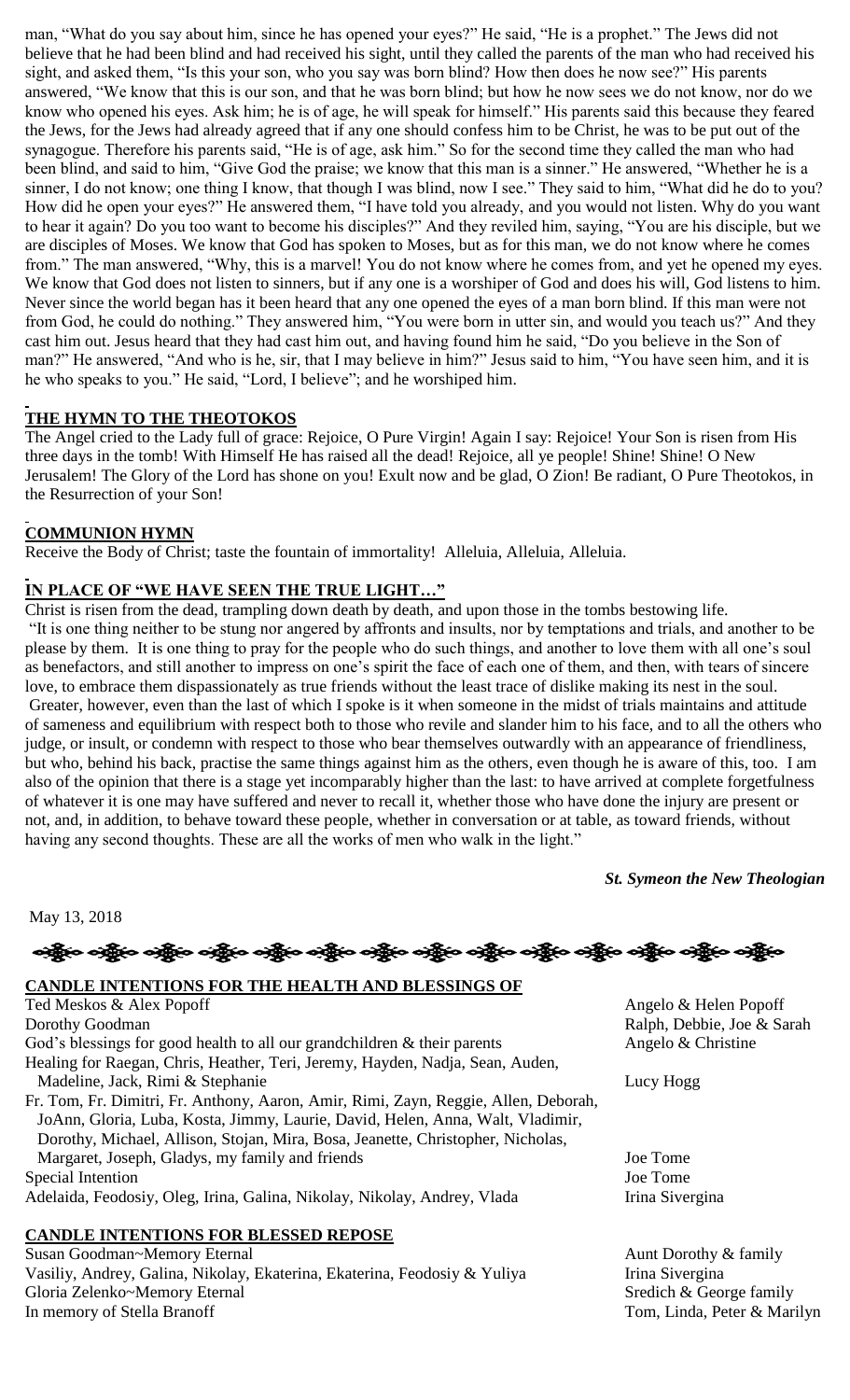## **ETERNAL LIGHT AT THE ALTAR**

In thanksgiving to God for the priestly ministry of Fr. Matthew on the anniversary of his ordination (May 14<sup>th</sup>)<br> **• His parish family**<br>
• <del>وَكِلِّوْتِ وَكِلِّوْتِ وَكُلِّوْتِ وَكُلِّوْتِ وَكُلِّيْتِ وَكُلِّيْتِ وَكُلِّيْتِ وَكُلِّيْتِ وَكُلِيْتِهِ</del>

## **CHRIST IS RISEN! INDEED HE IS RISEN!**

**WELCOME** to all our friends and visitors. Please join us in our fellowship hall.

**Happy Mother's Day to all of the mothers, Godmothers, grandmothers and aunts of our parish.** 

**LUNCH, COFFEE & DESSERTS** are provided today by Mary Abu-Aita & family in thanksgiving to God for His blessings upon Amir, Rimi and baby Zayn.

**SPECIAL PARISH MEETING – SUNDAY, JUNE 3** The sole purpose of this meeting is to elect two lay delegates for the 6<sup>th</sup> Diocesan Congress-Sobor to be held immediately prior to the Diocesan Conference on June 30. **Presently we have two nominees to fill the two delegate positions available: Sharon Jernigan and J. Joseph Tome.** If you would like to submit a name for nomination, please see Fr. Matthew no later than May 25.

The purpose of the Congress-Sobor is to approve a revised Constitution that has been aligned with the revised Statute of the Orthodox Church in America, among other amendments. The letter of the Archbishop announcing the Congress-Sobor, its agenda, the present and proposed Constitutions are posted on the bulletin board in the hall.

**MACEDONIAN OPEN GOLF SCRAMBLE** The 38th Macedonian Open Golf Scramble will be held this year on Monday, June 18th at the Flint Elks Golf Club. Once again that is the Monday after Father's Day and would make a great Father's Day gift.

Everyone is encouraged to help out in any way they can. There are many sponsorship opportunities for Families and individuals who would like to support the event, from signs wishing "good luck" to signs "in memory" of a loved one. A sign sponsorship is a great advertising opportunity for any business. Whether it's for your business or one that you frequent, we encourage everyone to participate in getting new sign sponsors this year.

The Macedonian Open is our biggest fundraiser and we are hoping for an even bigger and better turnout this year. If you have any questions or know of someone who would like to help, please contact Angelo Panoff (angelo.panoff@stifel.com or 810-249-6031), Christine Panoff (capanoff@umflint.edu or 810-232-4868), Linda Branoff (branoff721@aol.com or 810-964-3654), George Branoff (george.branoff27@frontier.com or 810-252-5395) or Chris Nedanis (cned77@gmail.com or 810-877-0889).

### **HOW CAN I HELP? I DON'T GOLF.**

- Donate money for prizes-any amount you can give would be very much appreciated to offset the cost of buying prizes.
- Donate a gift card-we are looking for gift cards to give as prizes in the amount of \$20 or \$25 similar to these: Visa gift cards, Meijer, Dunham's, Gas Cards, Restaurant cards, or any establishment you frequent.
- $\bullet$  Donate a prize-donate a prize, whether it's golf related or not; or ask a business you frequent to make a donation (such as a gift card)
- $\div$  Join us for dinner

**CHRIST IS RISEN! – MEMORY ETERNAL** Gloria Zelenko fell asleep in the Lord on May 8. Visitation took place at Swartz Funeral on Friday and funeral was from church yesterday with interment at Evergreen Cemetery. May God grant her rest among the saints!

### **OUR CHARITY MINISTRIES**

**HOPE IN A BOX** is collecting Bar & Hand Soap for the month of May. Place the items in the blue box in the hall. Catholic Charities Community Closet will distribute the items.

**FOOD DRIVE** Place non-perishable food items in the other blue box in the hall.



**RUMMAGE SALE** June  $8^{th}$  &  $9^{th}$ . Donations are needed to make this successful. Proceeds will go toward repaving the parking lot. If you have large items call Dennis Jernigan at 810- 908-3631. Smaller items can be left in the foyer in the parish hall. All donations need to be in working order, cleaned up and ready to sell. Flyers are in the parish hall. There will also be flyers available to post in the community in mid May.